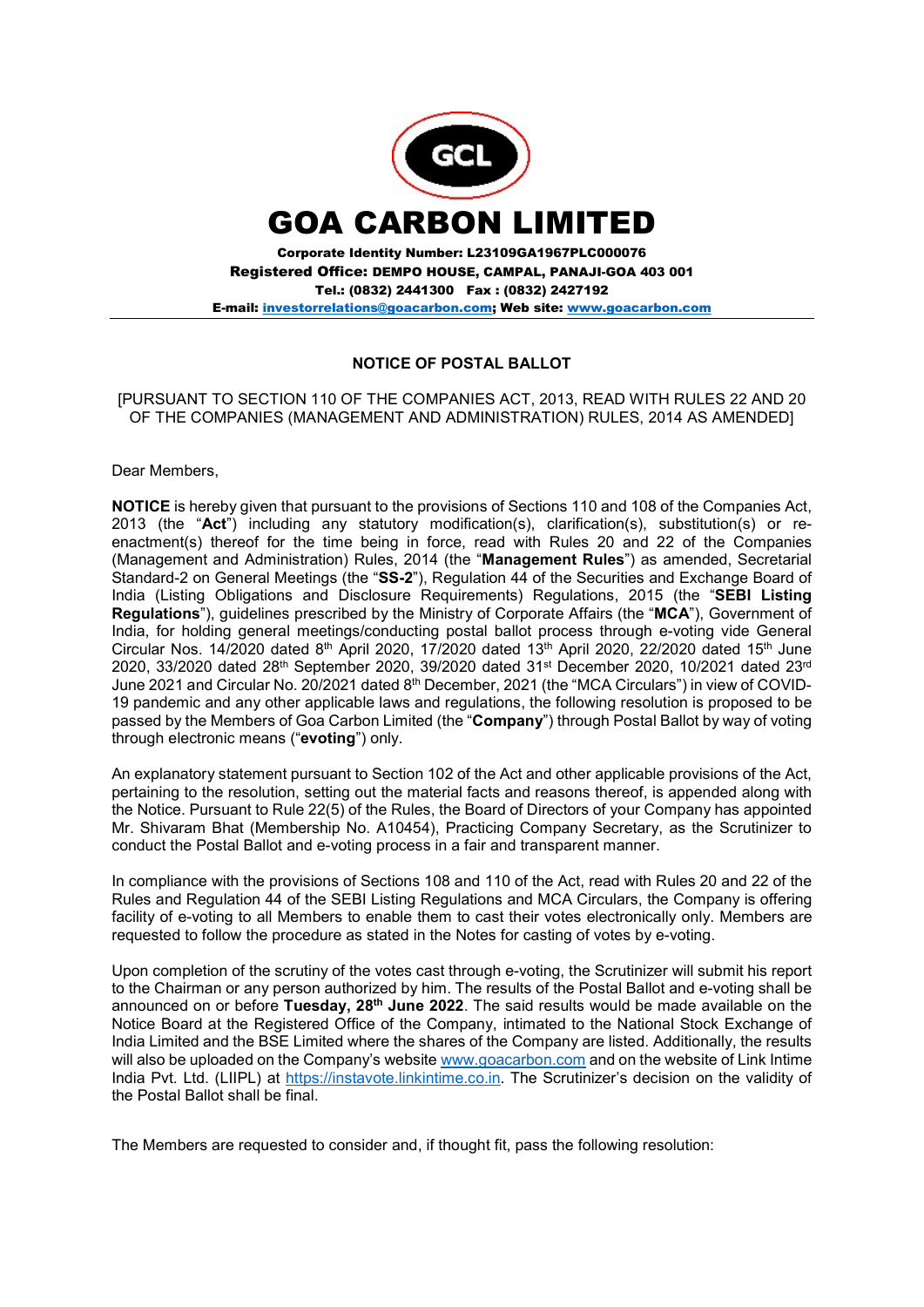# SPECIAL BUSINESS:

# Appointment of Mr. Jagmohan Chhabra (DIN 01007714) as a Director of the Company

To consider and, if thought fit, to pass, the following resolution as an Ordinary Resolution:

"RESOLVED THAT Mr. Jagmohan Chhabra (DIN 01007714), who was appointed as an Additional Director of the Company pursuant to Section 161 of the Companies Act, 2013 (''the Act'') and Articles of Association of the Company, with effect from 1st April 2022, by the Board of Directors, based on the recommendation of the Nomination and Remuneration Committee, and who holds office subject to the approval of shareholders in terms of Securities and Exchange Board of India (Listing Obligations and Disclosure Requirements) Regulations, 2015 ('SEBI Listing Regulations') and in respect of whom the Company has received a notice in writing under Section 160(1) of the Act from a member proposing his candidature for the office of Director, be and is hereby appointed as a Director of the Company and whose office shall be liable to retirement of Directors by rotation.

# By Order of the Board of Directors,

Pravin Satardekar Company Secretary ACS 24380

Panaji, 16<sup>th</sup> May 2022

# Registered office:

Dempo House, Campal, Panaji, Goa 403001 CIN: L23109GA1967PLC000076 E-mail: investorrelations@goacarbon.com website: www.goacarbon.com

### NOTES:

- 1. The Explanatory Statement pursuant to the provisions of Section 102 of the Companies Act, 2013 ("Act") stating material facts and reasons for the proposed resolution is annexed hereto.
- 2. In terms of the General Circular Nos. 14/2020 dated 8<sup>th</sup> April 2020, 17/2020 dated 13<sup>th</sup> April 2020,  $22/2020$  dated  $15$ <sup>th</sup> June 2020, 33/2020 dated  $28$ <sup>th</sup> September 2020, 39/2020 dated 31<sup>st</sup> December 2020 and 10/2021 dated  $23<sup>rd</sup>$  June 2021 and Circular No. 20/2021 dated  $8<sup>th</sup>$  December, 2021 (the "MCA Circulars"), this Notice along with the instructions regarding e-voting is being sent only by email to all those members, whose email addresses are registered with the Company or with the depository(ies) / depository participants and whose names appear in the register of members/list of beneficial owners as on the Cut-off date i.e., Friday, 20<sup>th</sup> May 2022. Members may note that this Notice also will be available on the Company's website, www.goacarbon.com and on the website of Link Intime India Pvt. Ltd. at https://instavote.linkintime.co.in. All the members of the Company as on the Cut-off date shall be entitled to vote in accordance with the process specified in this notice. Any person who is not a member on the Cut-off date shall treat this notice for information purpose only. As per the MCA Circulars, physical copy of the Notice, Postal Ballot Form and pre-paid business reply envelope are not being sent to the members for this Postal Ballot.
- 3. The Company hereby requests all its members to register their email addresses, if not yet registered, to promote green initiative and to enable the Company to provide all communications to the members through email.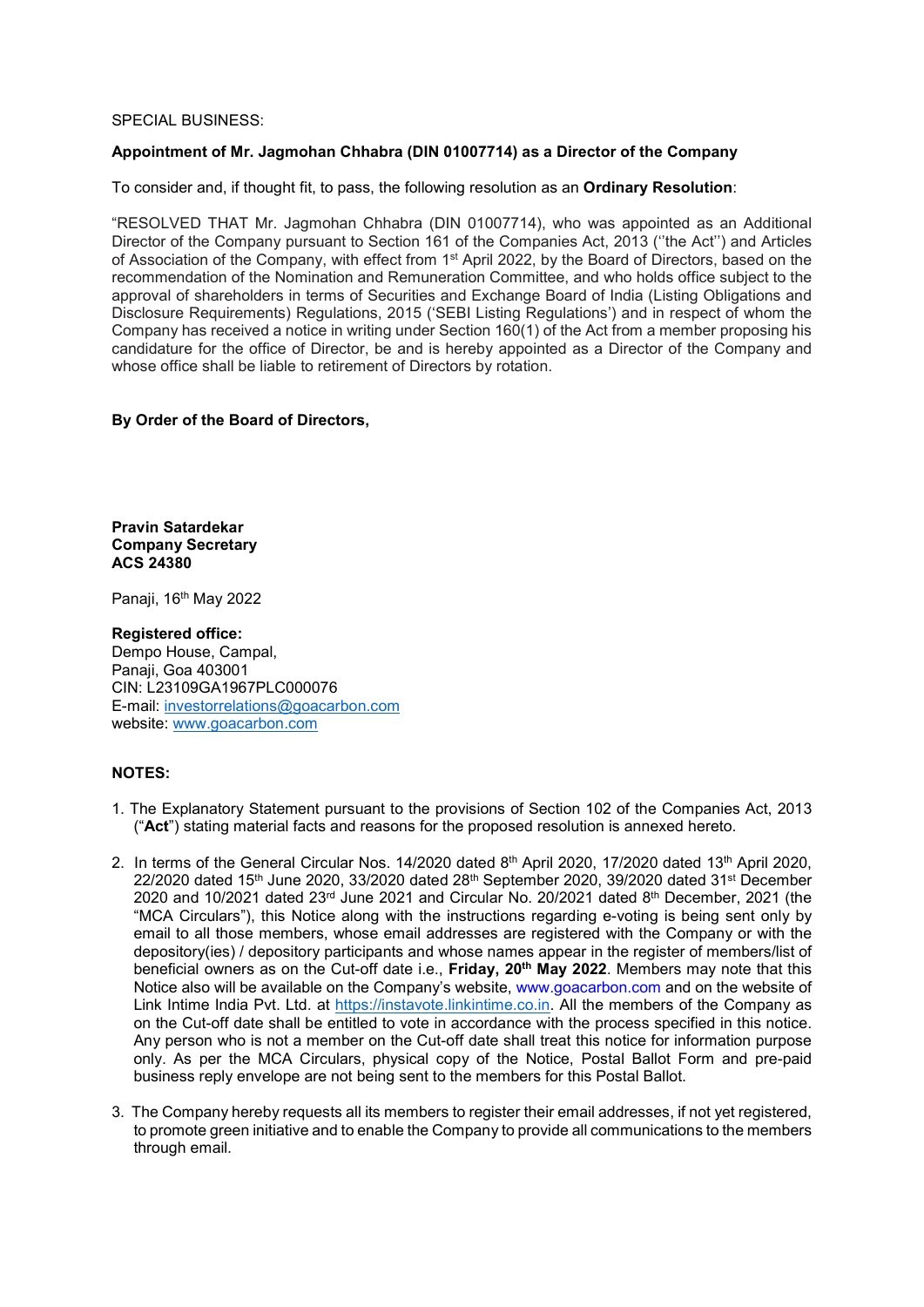- 4. For receiving copy of postal ballot notice electronically, members who have not yet registered their email addresses are requested to send an email to rnt.helpdesk@linkintime.co.in by mentioning the Shareholder Name, Folio No. / DP ID and Client ID.
- 5. In compliance with the provisions of Sections 108 and 110 of the Act and Rules 20 and 22 of the Companies (Management and Administration) Rules, 2014 ("Rules"), Regulation 44 of the SEBI Listing Regulations, the Company is pleased to provide voting facility by electronic means ("evoting") to the Members, to enable them to cast their votes electronically. The Company has engaged the services of Link Intime India Pvt. Ltd. (LIIPL) to provide e-voting facility to its Members.
- 6. The e-voting period commences from 9.00 a.m. (IST) on Friday, 27th May 2022 to 5.00 p.m. (IST) on Sunday, 26th June 2022. During this period, Members holding shares either in physical form or in dematerialized form, as on 20<sup>th</sup> May 2022, i.e. cut-off date, may cast their vote electronically. The e-voting module shall be disabled by LIIPL for voting thereafter. Once the vote on the resolution is cast by the Member, he/she shall not be allowed to change it subsequently or cast vote again.
- 7. A Member cannot exercise his vote by proxy on Postal Ballot.
- 8. The Resolution, if passed by requisite majority, will be deemed to be passed on the last date of the voting period i.e. Sunday, 26<sup>th</sup> June 2022.
- 9. The details of the process and manner for remote e-voting are explained herein below:

In compliance with the provisions of Sections 108, 110 and other applicable provisions of the Act read with the Companies (Management and Administration) Rules 2014 and Regulation 44 of the Listing Regulations, the Company is pleased to provide e-voting facility to all its Members, to enable them to cast their votes electronically. The Company has availed the electronic voting platform of the Company's Registrar and Share Transfer Agent, Link Intime India Private Limited ('LIIPL') for the purpose of providing e-voting facility to all its Members.

The cut-off date for the purpose of remote e-voting is Friday, 20<sup>th</sup> May 2022.

- (a) Date and time of commencement of e-voting: Friday,  $27<sup>th</sup>$  May 2022 at 9.00 a.m.
- (b) Date and time of end of e-voting, beyond which voting will not be allowed: **Sunday, 26<sup>th</sup> June** 2022 at 5.00 p.m.
- (c) The e-voting module shall be disabled for voting, thereafter.
- (d) During this period shareholders' of the Company, holding shares either in physical form or in dematerialized form, as on the cut-off date Friday, 20<sup>th</sup> May 2022 may cast their vote electronically, irrespective of mode of receipt of Postal Ballot notice by the shareholder.
- (e) Details of Website for e-voting: https://instavote.linkintime.co.in
- (f) Details of Scrutinizer: Mr. Shivaram Bhat, Practicing Company Secretary. (COP No. 7853), E-mail: cs.sbhat@gmail.com
- (g) Once the vote on the resolution is cast by the shareholder, the shareholder shall not be allowed to change/modify the vote subsequently.

#### The instructions for Members for e-voting are as follows:

Login method for Individual shareholders holding securities in demat mode/ physical mode is given below:

| Type of             | <b>Login Method</b>                                                                  |
|---------------------|--------------------------------------------------------------------------------------|
| shareholders        |                                                                                      |
| <b>Individual</b>   | If you are already registered for NSDL IDeAS facility, please visit the e-Services   |
| <b>Shareholders</b> | website of NSDL. Open web browser by typing the following URL:                       |
| holding             | https://eservices.nsdl.com either on a Personal Computer or on a mobile. Once the    |
| securities in       | home page of e-Services is launched, click on the "Beneficial Owner" icon under      |
| demat mode          | "Login" which is available under 'IDeAS' section. A new screen will open. You will   |
| with                | have to enter your User ID and Password.                                             |
| <b>NSDL</b>         |                                                                                      |
|                     | After successful authentication, you will be able to see e-Voting services. Click on |
|                     | "Access to e-Voting" under e-Voting services and you will be able to see e-Voting    |
|                     | page. Click on company name or e-Voting service provider name and you will be        |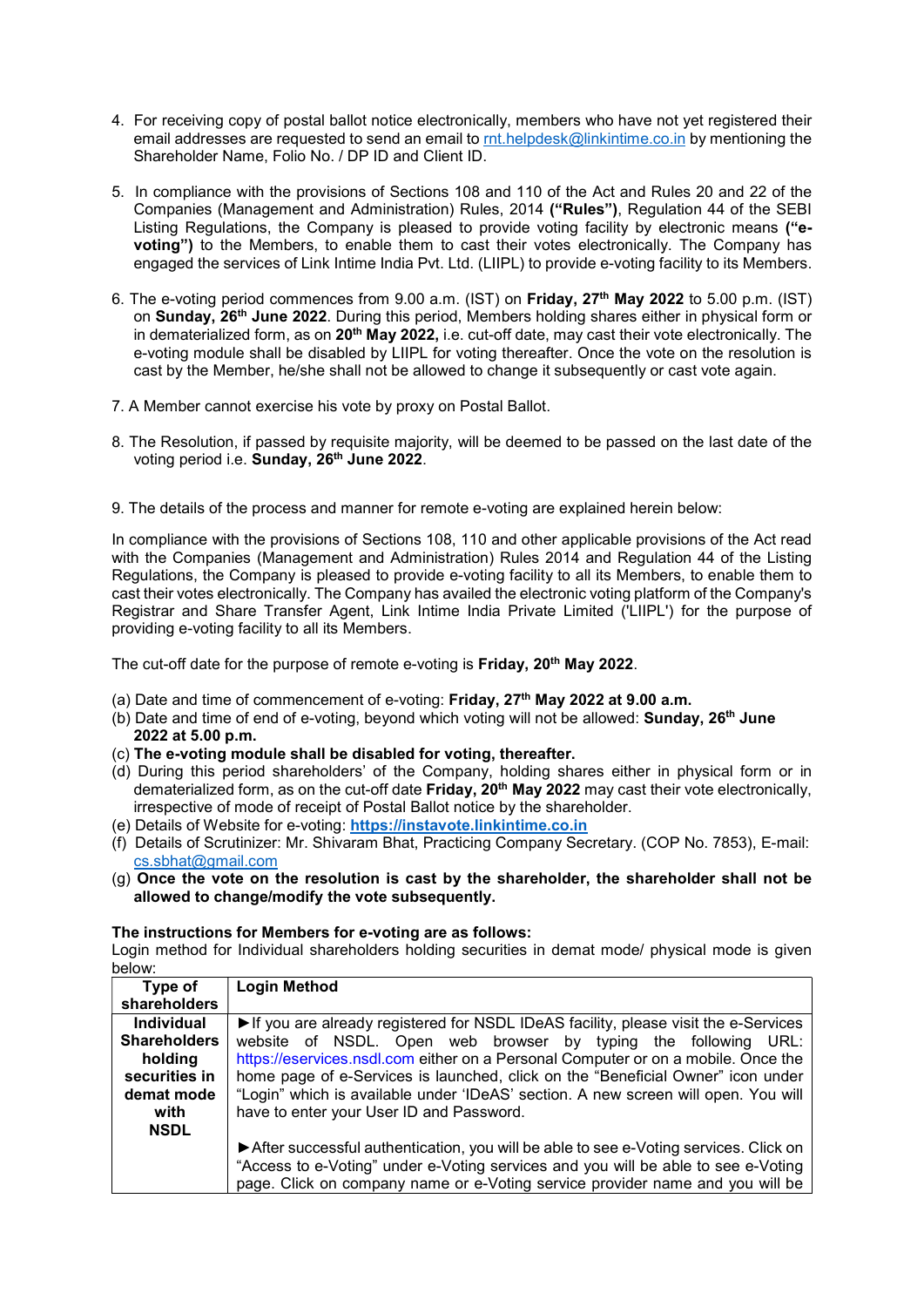|                                                                                                                                               | re-directed to e-Voting service provider website for casting your vote during the<br>remote e-Voting period or joining virtual meeting & voting during the meeting.<br>If the user is not registered for IDeAS e-Services, option to register is available at<br>https://eservices.nsdl.com. Select "Register Online for IDeAS "Portal or click at<br>https://eservices.nsdl.com/SecureWeb/IdeasDirectReg.jsp<br>▶ Visit the e-Voting website of NSDL. Open web browser by typing the following<br>URL: https://www.evoting.nsdl.com/ either on a Personal Computer or on a mobile.<br>Once the home page of e-Voting system is launched, click on the icon "Login" which<br>is available under 'Shareholder/Member' section. A new screen will open. You will<br>have to enter your User ID (i.e. your sixteen digit demat account number hold with<br>NSDL), Password/OTP and a Verification Code as shown on the screen. After<br>successful authentication, you will be redirected to NSDL Depository site wherein<br>you can see e-Voting page. Click on company name or e-Voting service provider<br>name and you will be redirected to e-Voting service provider website for casting<br>your vote during the remote e-Voting period or joining virtual meeting & voting during<br>the meeting. |
|-----------------------------------------------------------------------------------------------------------------------------------------------|-------------------------------------------------------------------------------------------------------------------------------------------------------------------------------------------------------------------------------------------------------------------------------------------------------------------------------------------------------------------------------------------------------------------------------------------------------------------------------------------------------------------------------------------------------------------------------------------------------------------------------------------------------------------------------------------------------------------------------------------------------------------------------------------------------------------------------------------------------------------------------------------------------------------------------------------------------------------------------------------------------------------------------------------------------------------------------------------------------------------------------------------------------------------------------------------------------------------------------------------------------------------------------------------------------|
| <b>Individual</b><br><b>Shareholders</b><br>holding<br>securities in<br>demat mode<br>with<br><b>CDSL</b>                                     | Existing user of who have opted for Easi / Easiest, they can login through their<br>user id and password. Option will be made available to reach e-Voting page without<br>any further authentication. The URL for users to login to Easi / Easiest are<br>https://web.cdslindia.com/myeasi/home/login or www.cdslindia.com and click on<br>New System Myeasi.<br>After successful login of Easi / Easiest the user will be also able to see the e-<br>Voting Menu. The Menu will have links of e-Voting service provider i.e. NSDL,                                                                                                                                                                                                                                                                                                                                                                                                                                                                                                                                                                                                                                                                                                                                                                   |
|                                                                                                                                               | KARVY, LINKINTIME, CDSL. Click on e-Voting service provider name to cast your<br>vote.<br>If the user is not registered for Easi/Easiest, option to register is available at<br>https://web.cdslindia.com/myeasi./Registration/EasiRegistration<br>Alternatively, the user can directly access e-Voting page by providing demat<br>Account Number and PAN No. from a link in www.cdslindia.com home page. The<br>system will authenticate the user by sending OTP on registered Mobile & Email as<br>recorded in the demat Account. After successful authentication, user will be<br>provided links for the respective ESP where the E Voting is in progress.                                                                                                                                                                                                                                                                                                                                                                                                                                                                                                                                                                                                                                         |
| Individual<br><b>Shareholders</b><br>(holding<br>securities in<br>demat mode)<br>&<br>login<br>through<br>their<br>depository<br>participants | ▶ You can also login using the login credentials of your demat account through your<br>Depository Participant registered with NSDL/CDSL for e-Voting facility.<br>▶ Once login, you will be able to see e-Voting option. Once you click on e-Voting<br>option, you will be redirected to NSDL/CDSL Depository site after successful<br>authentication, wherein you can see e-Voting feature. Click on company name or e-<br>Voting service provider name and you will be redirected to e-Voting service provider<br>website for casting your vote during the remote e-Voting period or joining virtual<br>meeting & voting during the meeting.                                                                                                                                                                                                                                                                                                                                                                                                                                                                                                                                                                                                                                                        |
| Individual<br><b>Shareholders</b><br>holding<br>securities in<br><b>Physical</b>                                                              | 1. Open the internet browser and launch the URL: https://instavote.linkintime.co.in<br>► Click on "Sign Up" under 'SHARE HOLDER' tab and register with your following<br>details:-                                                                                                                                                                                                                                                                                                                                                                                                                                                                                                                                                                                                                                                                                                                                                                                                                                                                                                                                                                                                                                                                                                                    |
| mode &<br>evoting<br>service<br>Provider is<br>LINKINTIME.                                                                                    | A. User ID: Shareholders/ members holding shares in physical form shall provide<br>Event No + Folio Number registered with the Company.<br><b>B. PAN:</b> Enter your 10-digit Permanent Account Number (PAN) (Members who<br>have not updated their PAN with the Depository Participant (DP)/ Company shall                                                                                                                                                                                                                                                                                                                                                                                                                                                                                                                                                                                                                                                                                                                                                                                                                                                                                                                                                                                           |
|                                                                                                                                               | use the sequence number provided to you, if applicable.<br><b>C. DOB/DOI:</b> Enter the Date of Birth (DOB) / Date of Incorporation (DOI) (As<br>recorded with your DP / Company - in DD/MM/YYYY format)                                                                                                                                                                                                                                                                                                                                                                                                                                                                                                                                                                                                                                                                                                                                                                                                                                                                                                                                                                                                                                                                                              |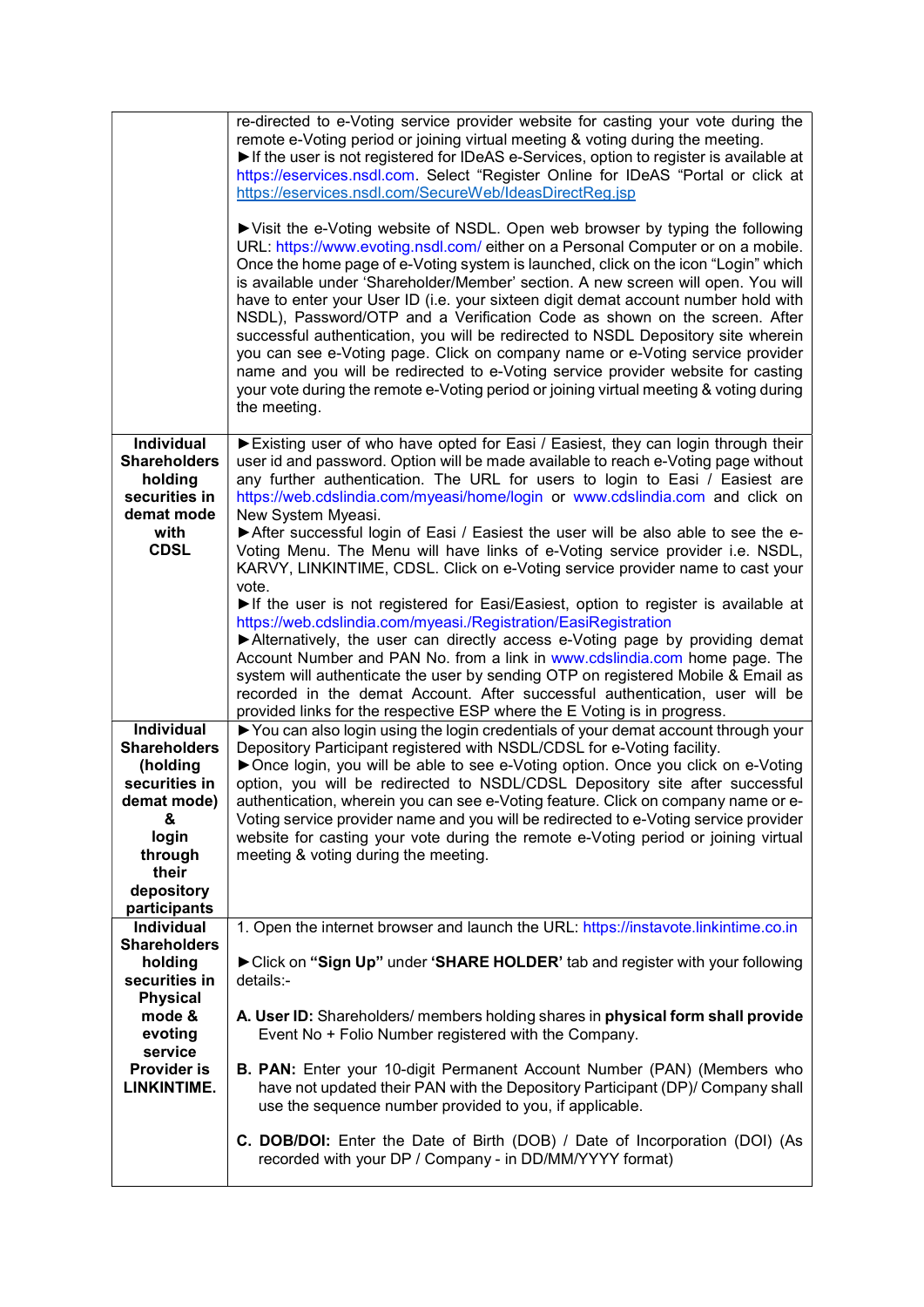| D. Bank Account Number: Enter your Bank Account Number (last four digits), as<br>recorded with your DP/Company.<br>□□Shareholders/ members holding shares in physical form but have not<br>recorded 'C' and 'D', shall provide their Folio number in 'D' above |
|----------------------------------------------------------------------------------------------------------------------------------------------------------------------------------------------------------------------------------------------------------------|
| Set the password of your choice (The password should contain minimum 8<br>characters, at least one special Character (@!#\$&*), at least one numeral, at<br>least one alphabet and at least one capital letter).                                               |
| Click "confirm" (Your password is now generated).                                                                                                                                                                                                              |
| 2. Click on 'Login' under 'SHARE HOLDER' tab.                                                                                                                                                                                                                  |
| 3. Enter your User ID, Password and Image Verification (CAPTCHA) Code and click<br>on 'Submit'.                                                                                                                                                                |
| 4. After successful login, you will be able to see the notification for e-voting. Select<br>'View' icon for 'Goa Carbon Limited/ Event Number 220121'                                                                                                          |
| 5. E-voting page will appear.                                                                                                                                                                                                                                  |
| 6. Refer the Resolution description and cast your vote by selecting your desired<br>option 'Favour / Against' (If you wish to view the entire Resolution details, click<br>on the 'View Resolution' file link).                                                |
| 7. After selecting the desired option i.e. Favour / Against, click on 'Submit'. A<br>confirmation box will be displayed. If you wish to confirm your vote, click on 'Yes',<br>else to change your vote, click on 'No' and accordingly modify your vote.        |

# Institutional shareholders:

Institutional shareholders (i.e. other than Individuals, HUF, NRI etc.) and Custodians are required to log on the e-voting system of LIIPL at https://instavote.linkintime.co.in and register themselves as 'Custodian / Mutual Fund / Corporate Body'. They are also required to upload a scanned certified true copy of the board resolution/authority letter/power of attorney etc. together with attested specimen signature of the duly authorised representative(s) in PDF format in the 'Custodian / Mutual Fund / Corporate Body' login for the Scrutinizer to verify the same.

#### Individual Shareholders holding securities in Physical mode & evoting service Provider is LINKINTIME, have forgotten the password:

o Click on 'Login' under 'SHARE HOLDER' tab and further Click 'forgot password?' o Enter User ID, select Mode and Enter Image Verification (CAPTCHA) Code and Click on 'Submit'.

- In case shareholders/ members is having valid email address, Password will be sent to his / her registered e-mail address.
- Shareholders/ members can set the password of his/her choice by providing the information about the particulars of the Security Question and Answer, PAN, DOB/DOI, Bank Account Number (last four digits) etc. as mentioned above.
- The password should contain minimum 8 characters, at least one special character (@!#\$&\*), at least one numeral, at least one alphabet and at least one capital letter.

# Individual Shareholders holding securities in demat mode with NSDL/CDSL have forgotten the password:

Shareholders/members who are unable to retrieve User ID/Password are advised to use Forget User ID and Forget Password option available at abovementioned depository/depository participants website.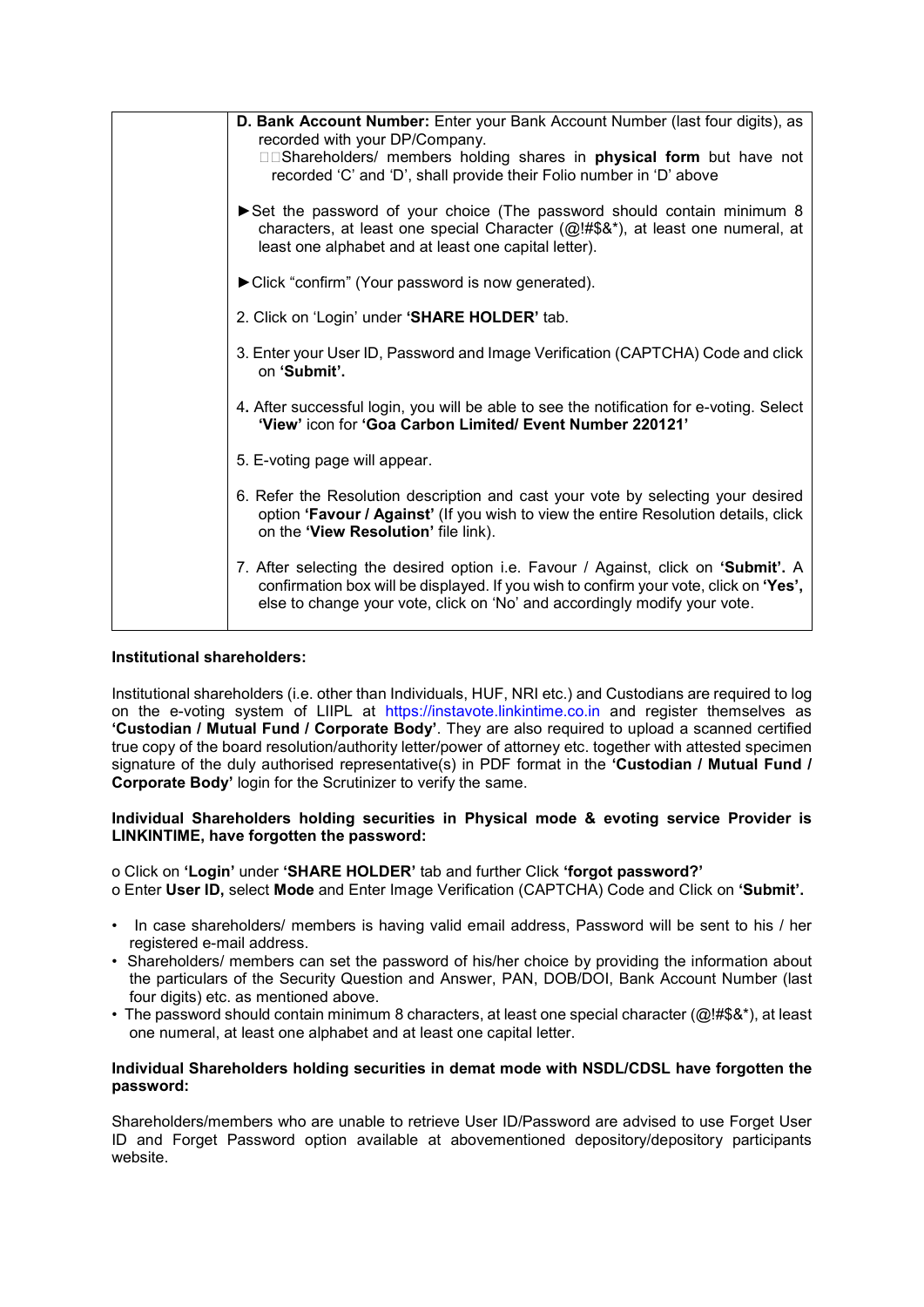- ►It is strongly recommended not to share your password with any other person and take utmost care to keep your password confidential.
- ►For shareholders/ members holding shares in physical form, the details can be used only for voting on the resolution contained in this Notice.
- ►During the voting period, shareholders/ members can login any number of time till they have voted on the resolution(s) for a particular "Event".

#### Helpdesk for Individual Shareholders holding securities in demat mode:

In case shareholders/members holding securities in demat mode have any technical issues related to login through Depository i.e. NSDL/CDSL, they may contact the respective helpdesk given below:

| Login type                        | <b>Helpdesk details</b>                                             |
|-----------------------------------|---------------------------------------------------------------------|
|                                   |                                                                     |
| Individual<br><b>Shareholders</b> | Members facing any technical issue in login can contact NSDL        |
| holding securities in demat       | helpdesk by sending a request at evoting@nsdl.co.in or call at toll |
| mode with NSDL                    | free no.: 1800 1020 990 and 1800 22 44 30                           |
|                                   |                                                                     |
| Individual<br><b>Shareholders</b> | Members facing any technical issue in login can contact CDSL        |
| holding securities in demat       | helpdesk by sending a request at helpdesk.evoting@cdslindia.com     |
| mode with CDSL                    | or contact at 022-23058738 or 22-23058542-43.                       |
|                                   |                                                                     |

# Helpdesk for Individual Shareholders holding securities in physical mode/ Institutional shareholders & evoting service Provider is LINKINTIME.

In case shareholders/ members holding securities in physical mode/Institutional shareholders have any queries regarding e-voting, they may refer the Frequently Asked Questions ('FAQs') and InstaVote e-Voting manual available at https://instavote.linkintime.co.in, under Help section or send an email to enotices@linkintime.co.in or contact on: - Tel: 022 –4918 6000.

# EXPLANATORY STATEMENT

Pursuant to Section 102 of the Companies Act, 2013 ("Act")

The following Explanatory Statement sets out all material facts relating to the business mentioned in the accompanying Notice dated 16<sup>th</sup> May 2022.

The term of Mr. Jagmohan Chhabra as Executive Director of the Company expired on 31st March 2022. In line with the Board's Retirement Policy for the directors, Mr Jagmohan Chhabra would be attaining the executive retirement age of 60 years on  $9<sup>th</sup>$  April 2022. Considering the retirement policy for nonexecutive directors (80 years for Non-Executive Directors other than Independent Directors and 75 years for Independent Directors), the Nomination and Remuneration Committee recommended the appointment of Mr. Jagmohan Chhabra as non-executive director on the Board. The Nomination and Remuneration Committee and the Board felt that Mr. Chhabra's immediate experiences as Executive Director would help ensure smooth transition of the Executive Management. In view of the above and based on the recommendations of the Nomination and Remuneration Committee, the Board has appointed Mr. Jagmohan Chhabra (DIN: 01007714) as an Additional Director (categorized as Non-Executive, Non-Independent Director) of the Company with effect from 1st April 2022 who holds office up to the date of three months from the date of appointment by the Board or approval of the Members, whichever is earlier. The Company has, in terms of Section 160(1) of the Act received in writing a notice from a Member, proposing his candidature for the office of Director.

Accordingly, an Ordinary Resolution seeking appointment of Mr. Jagmohan Chhabra as a Director of the Company is included to be passed by the Members through Postal Ballot.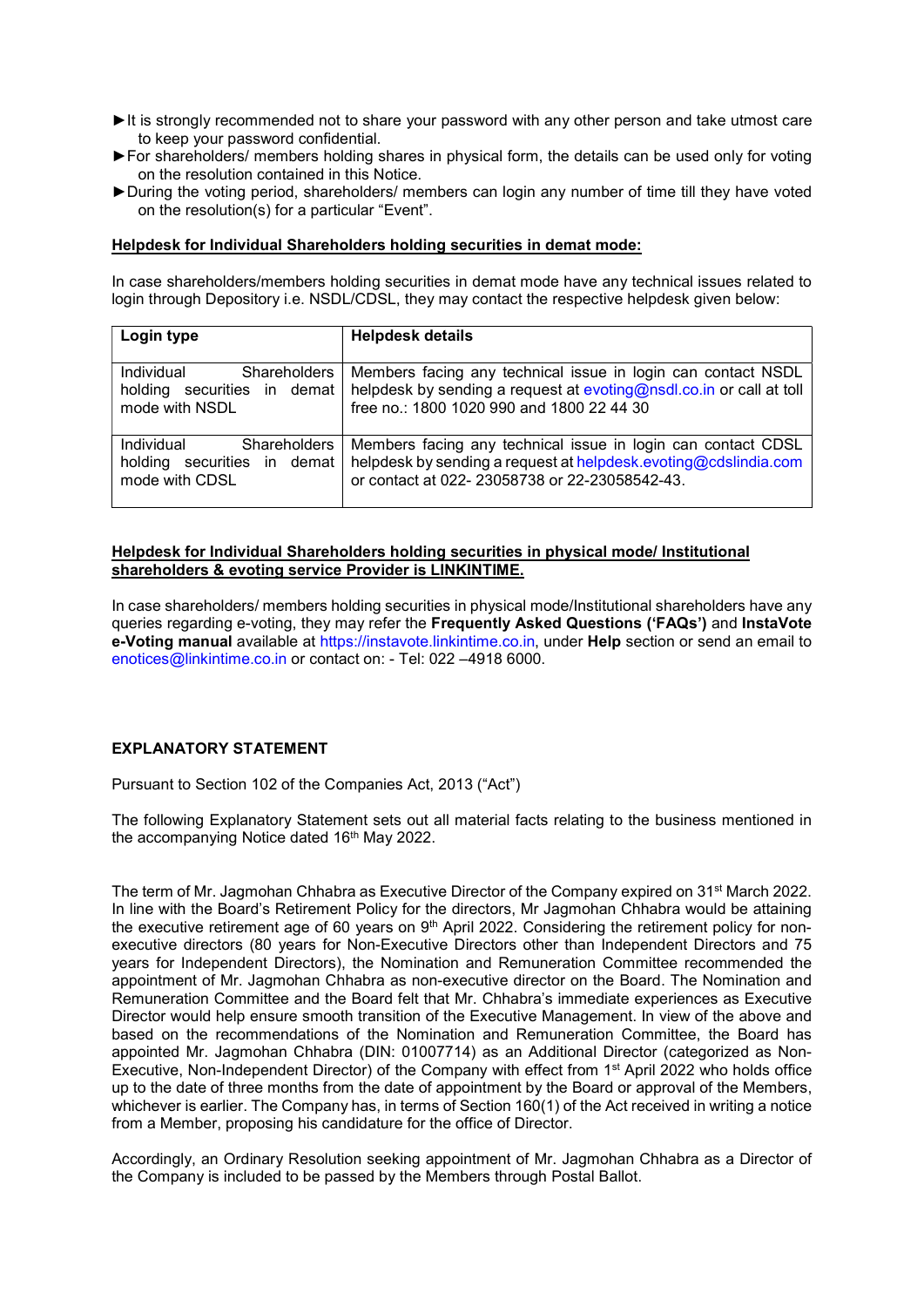A brief profile of Mr. Jagmohan Chhabra is given below:

Mr. Jagmohan Chhabra (aged 60 years) is a Mechanical Engineer with Masters Degree in Management (specialization in Marketing) from the Jamnalal Bajaj Institute of Management Studies, Mumbai and has done a Management Programme from IIM, Ahmedabad. Mr. Chhabra has worked for more than 25 years with MNC's and has experience in Operations and Marketing Management both at domestic and international levels. He was associated as CEO of TSG Limited, a subsidiary of Frigoglass Group, Athens, Greece.

Mr. Jagmohan Chhabra has been the Executive Director of the Company for the past 12 years. He retired from the services on 31.03.2022.

Considering the experience and technical domain knowledge of Mr. Chhabra and to ensure smooth transition of the executive management, the Board recommends the Ordinary Resolution as set out in the Postal Ballot Notice for appointment of Mr. Jagmohan Chhabra as a Non-Executive Director of the Company, liable to retire by rotation.

None of the Directors/Key Managerial Personnel or their relatives except Mr. Jagmohan Chhabra is concerned or interested financially or otherwise in the resolution set forth in the Postal Ballot Notice.

# By Order of the Board of Directors,

Pravin Satardekar Company Secretary ACS 24380

Panaji, 16<sup>th</sup> May 2022.

#### Registered office:

Dempo House, Campal, Panaji, Goa 403001 CIN: L23109GA1967PLC000076 Tel: +91 (0832) 2441300 E-mail: investorrelations@goacarbon.com Website: www.goacarbon.com

### ANNEXURE TO THE NOTICE

Information pertaining to Directors seeking appointment as mentioned under Regulation 36(3) of SEBI (Listing Obligations and Disclosure Requirements) Regulations, 2015 and applicable Secretarial Standards:

| Name of the Director                      | Jagmohan Chhabra                        |
|-------------------------------------------|-----------------------------------------|
| Category                                  | Non-Executive, Non-Independent Director |
| Director Identification<br>Number (DIN)   | 01007714                                |
| Date of Birth / Age                       | 09/04/1962                              |
|                                           | 60 years                                |
| Date of first appointment<br>on the Board | 01/04/2010                              |